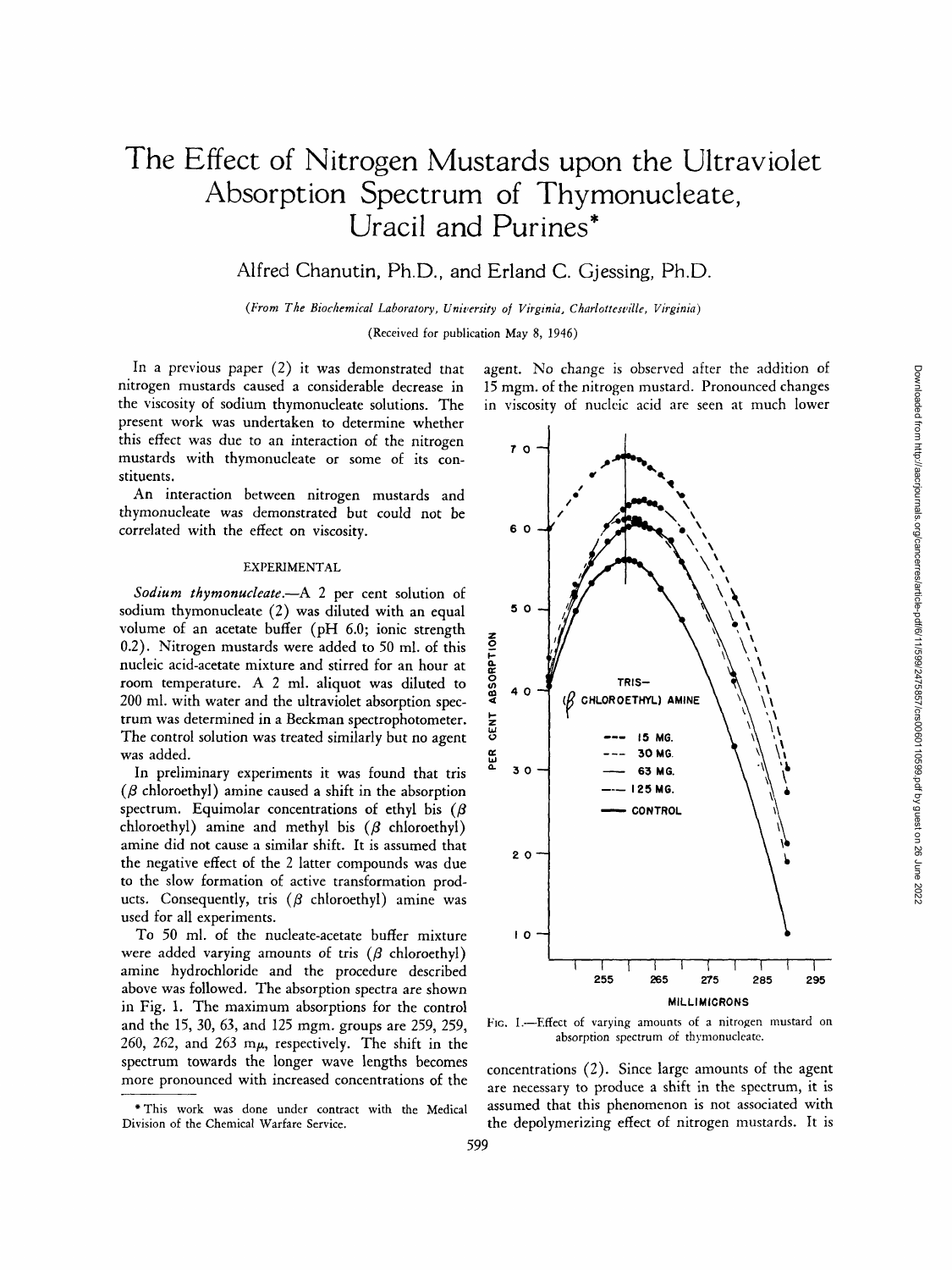

FIG. 2.-Effect of a nitrogen mustard on absorption spectrum.